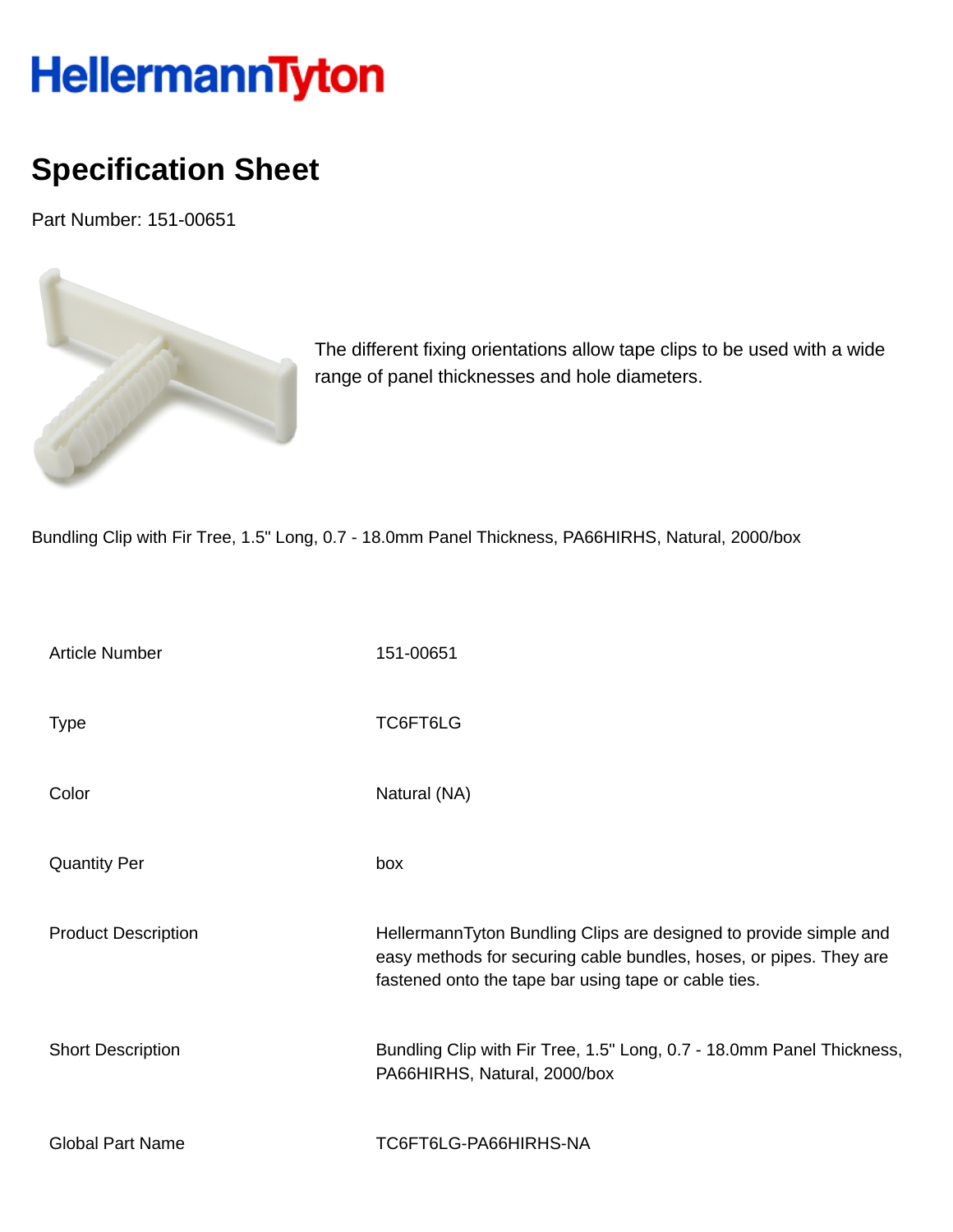| Length L (Imperial)                     | 1.5             |
|-----------------------------------------|-----------------|
| Length L (Metric)                       | 38.1            |
| <b>Fixation Method</b>                  | <b>Fir Tree</b> |
| Width W (Imperial)                      | 0.5             |
| Width W (Metric)                        | 12.0            |
| Height H (Imperial)                     | 1.0             |
| Height H (Metric)                       | 26.60           |
| Panel Thickness Min (Imperial)          | 0.03            |
| Panel Thickness Max (Imperial)          | 0.71            |
| Panel Thickness Min (Metric)            | 0.70            |
| Panel Thickness Max (Metric)            | 18.0            |
| Mounting Hole Diameter D (Imperial)     | 0.26            |
| Mounting Hole Diameter D (Metric)       | $6.2 - 6.8$ mm  |
| Mounting Hole Diameter D Min (Imperial) | 0.24            |
| Mounting Hole Diameter D Max (Imperial) | 0.24            |
| Mounting Hole Diameter D Max (Metric)   | 6.2             |